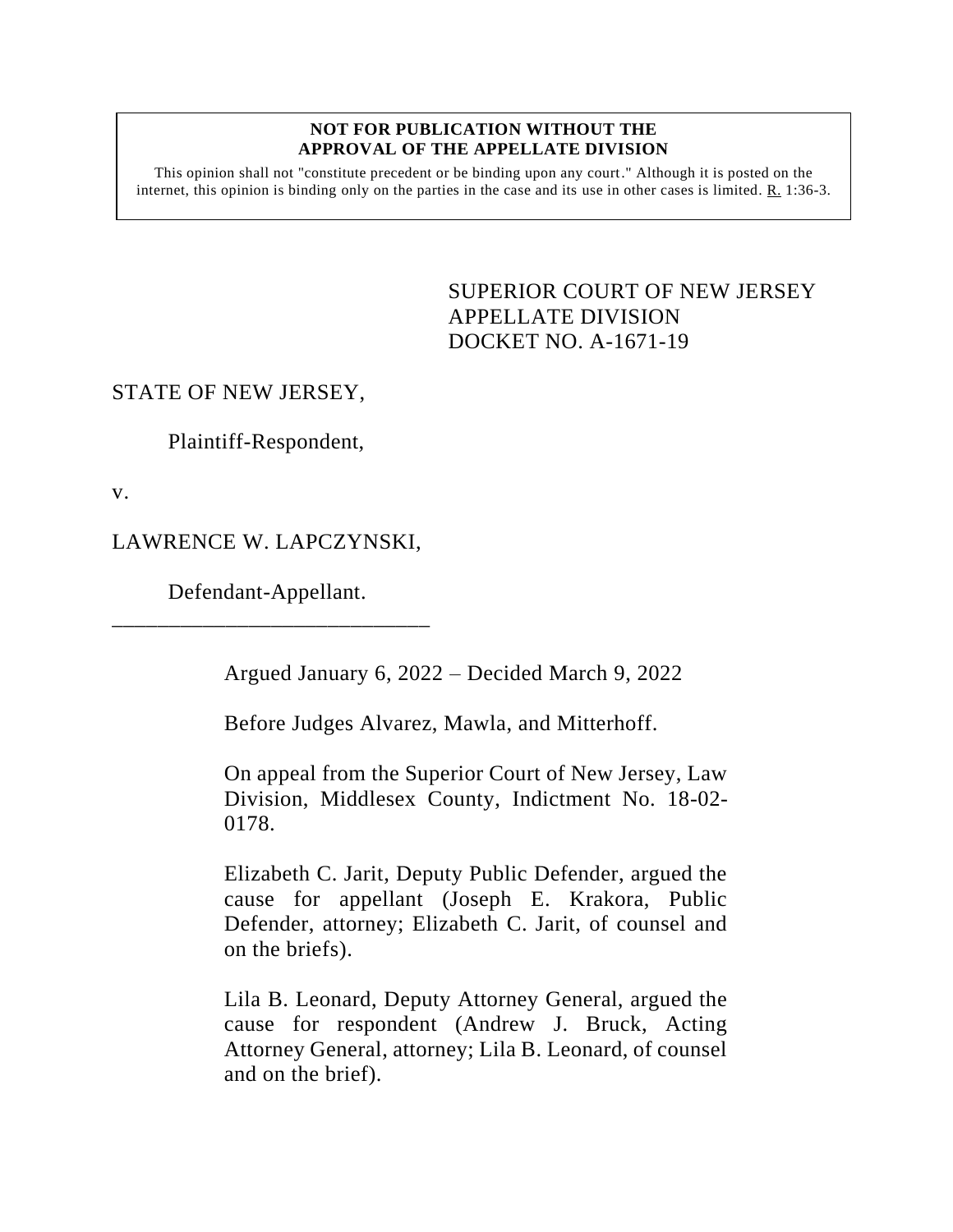#### PER CURIAM

After defendant Lawrence Lapczynski's motion to suppress evidence seized without a warrant was denied, he pled guilty to the only charge against him, third-degree endangering the welfare of a child, N.J.S.A. 2C:24-4(b)(5)(b). On November 18, 2019, the Law Division judge sentenced him to three days' time served and parole supervision for life, N.J.S.A. 2C:43-6.4. Defendant appeals the denial of the motion. We affirm.

The following is drawn from the testimony and exhibits introduced during the suppression hearing. Before defendant's arrest, he and Justin Obuch had been roommates for approximately seven years, first in an apartment, and then in Obuch's house. Defendant paid Obuch rent and initially lived upstairs. As members of Obuch's family moved in, including his wife and child, defendant relocated to the basement. He shared the common areas of the house, such as the kitchen and the upstairs bathroom. Defendant created office space for himself in the shared basement laundry room and maintained his computers there.

The router for the home internet, listed under Obuch's name, was connected to defendant's desktop computer. Obuch, who worked in IT, used defendant's computer to maintain the internet system and troubleshoot any

2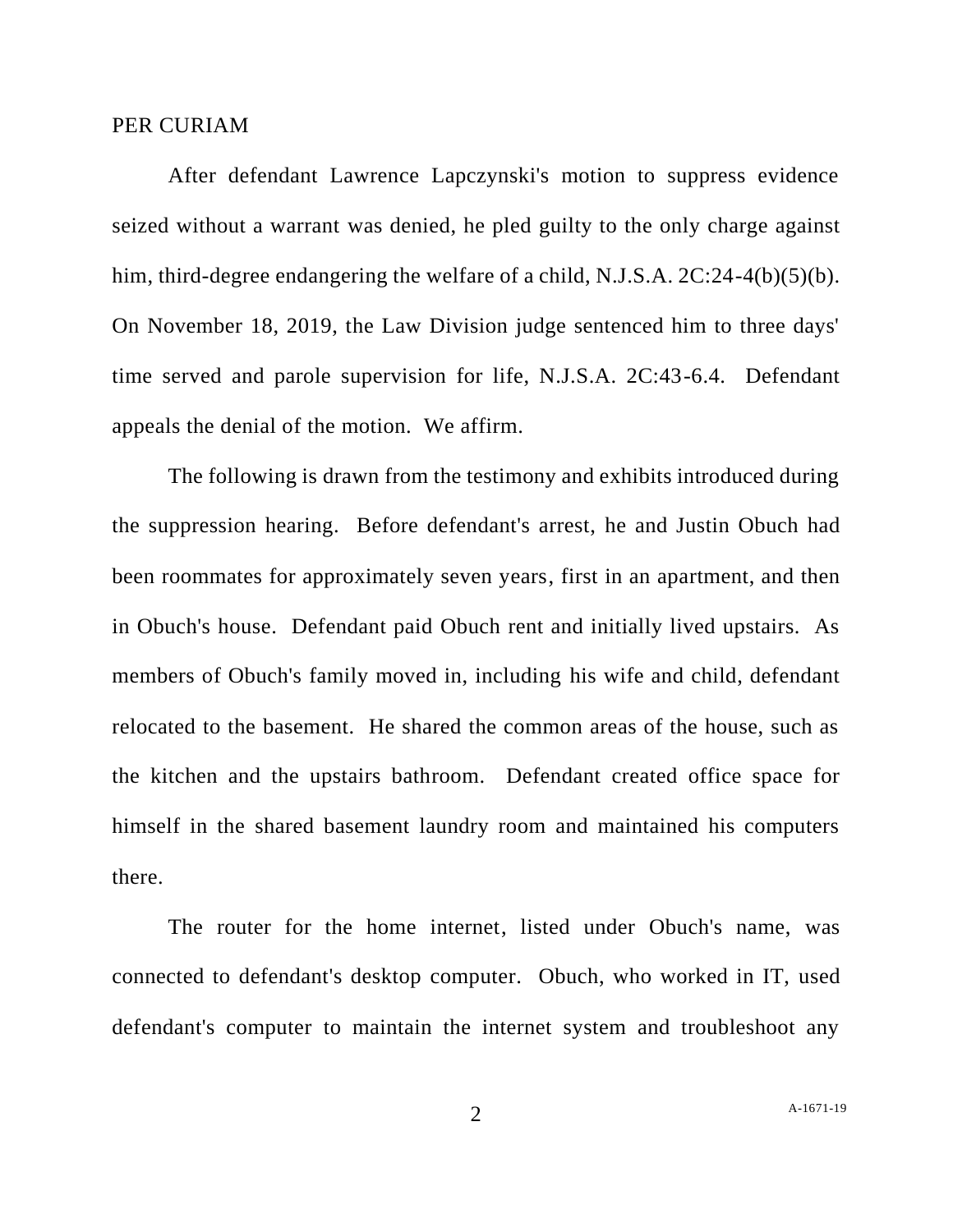problems. Defendant acknowledged leaving his desktop computer screen open, and that others could have accessed the computer.

On the day in question, Obuch went downstairs to work on the internet connection because the home system was down. While making the adjustments, Obuch opened a folder on defendant's screen labeled "pictures." He found a trove of pornographic images of underage adolescents and children, some 1,725 pages in all. Obuch viewed only a few of the photos, called his wife, and immediately called police. When the officers arrived, Obuch led them downstairs to show them the pictures. The two officers asked Obuch to show them what he had seen. After viewing approximately five photographs, they instructed Obuch to stop.

Defendant was away on business that weekend. Obuch could not recall whether he obtained defendant's permission before using his computer on three or four past occasions, including this instance. When Obuch asked the officers how he should explain the fact police had taken defendant's computer and related devices, they told him to make up a story. Defendant, who the motion judge found not credible, claimed Obuch told him the police had arrived unannounced with a warrant. Obuch acknowledged he might have said as much, but because two years had passed, he simply could not remember.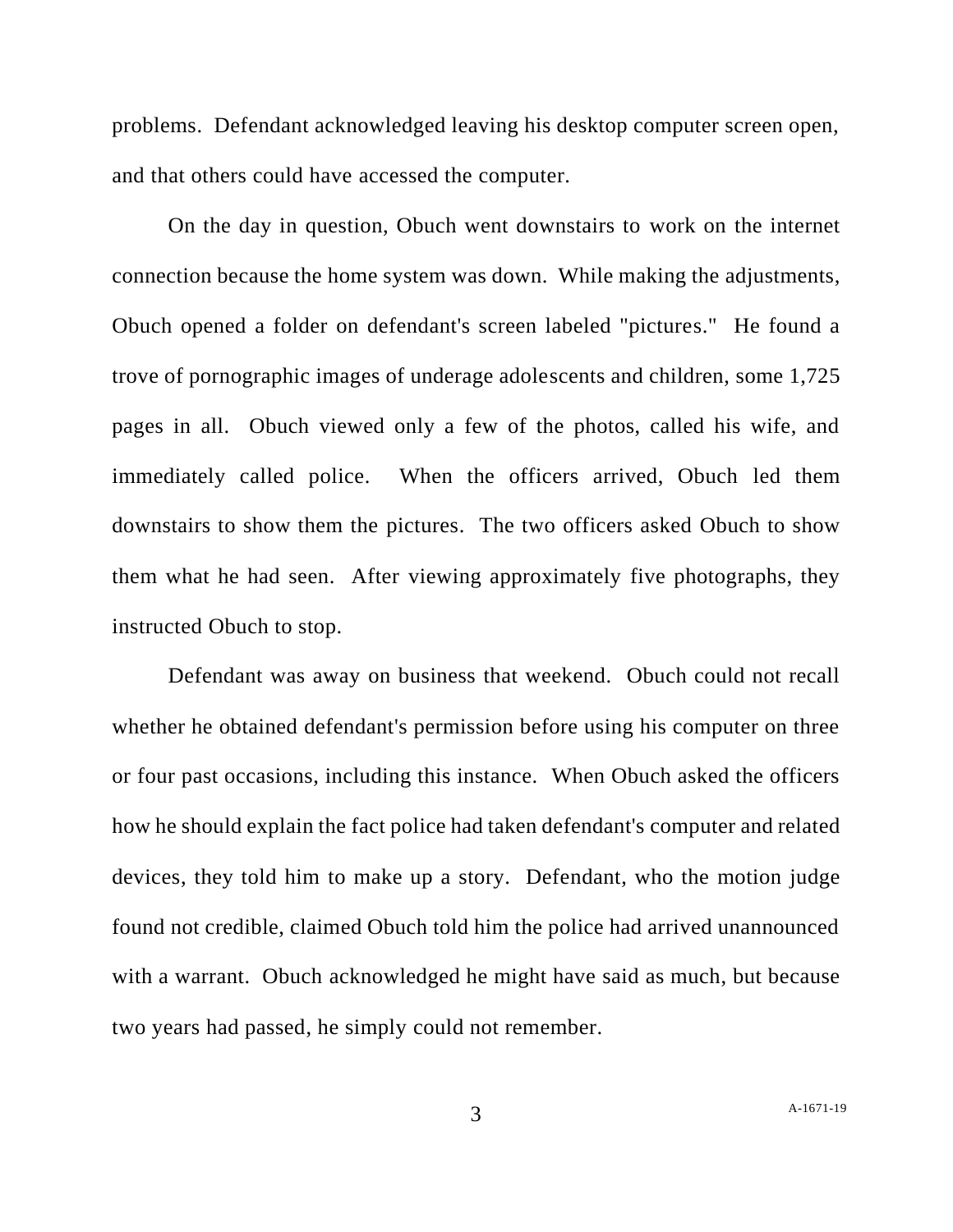Police asked defendant to come to the station for questioning upon his return. The record does not indicate whether police transported him or he drove himself. He was not handcuffed. At 9:50 in the morning, Detective George Stilwell of the Middlesex County Prosecutor's Office and Detective Robert Wei of the Piscataway Police Department conducted the recorded interview, which the judge watched during the suppression hearing.

The officers began by reading defendant his Miranda<sup>1</sup> rights, which defendant waived. Stilwell asked defendant about the child pornography on his computer: "it's a matter of, you know, you explaining what it's doing there." Defendant responded: "I would imagine -- I don't want to call it that, but I would call it, you know, teen underage, you know, artistic stuff. And the -- I guess I've got a problem. I guess I -- I (indiscernible) did it for a while." Defendant denied sharing the materials or having "do[ne] anything." Defendant then added, "[i]t's just -- it's a fantasy." Stilwell responded that if defendant "need[ed] some type of help, I mean, that is -- that's the first -- you know, that's the first step."

The officers inquired about websites, forums, and whether others were involved. Stilwell said: "You know, through this, maybe, you know, we can get you some help, maybe. . . . [Y]ou can, you know, seek some help, like that.

<sup>&</sup>lt;sup>1</sup> Miranda v. Arizona, 384 U.S. 436 (1966).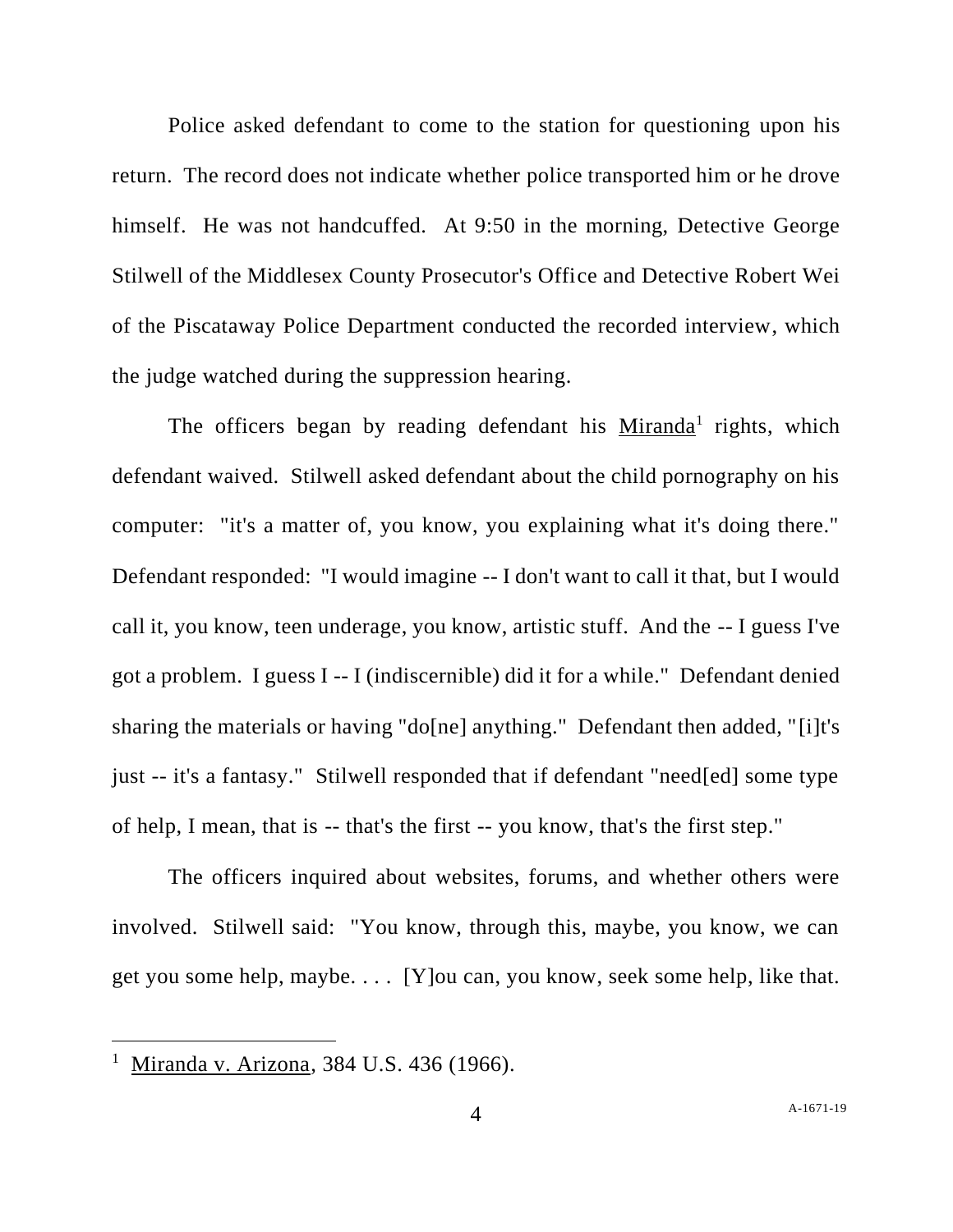Right now, if -- I'm going to ask you for consent to go through your computers[.]" Stilwell explained the consent would include all of defendant's devices. Stilwell left the room for a few minutes, and upon his return asked whether defendant had ever gotten images from the "dark web," about his high school coaching, and whether he spent "private time" with his nieces and nephews. Defendant insisted his activities were limited to the possession of pornographic material and that it was a "private fetish." He acknowledged that the internet at the home, and the IP address, were under Obuch's name.

Stilwell left the interview room a second time to obtain the consent form. The detective had defendant read the following language out loud before signing the form:

> Having been . . . informed of my constitutional rights, first, that I may require that a search warrant be obtained prior to any search being made; second, that I may refuse to consent to any search; third, that anything which may be found as a result of a search which is subject to seizure and can and will be seized and used against me in a criminal prosecution; fourth, that I may revoke my consent to search at any time; fifth, that I may consult with anyone of my choosing before I make a decision to waive my rights by consenting to this search. I hereby authorize a complete search of the property under my control described as -- listed.

At 10:42 a.m., defendant signed the consent.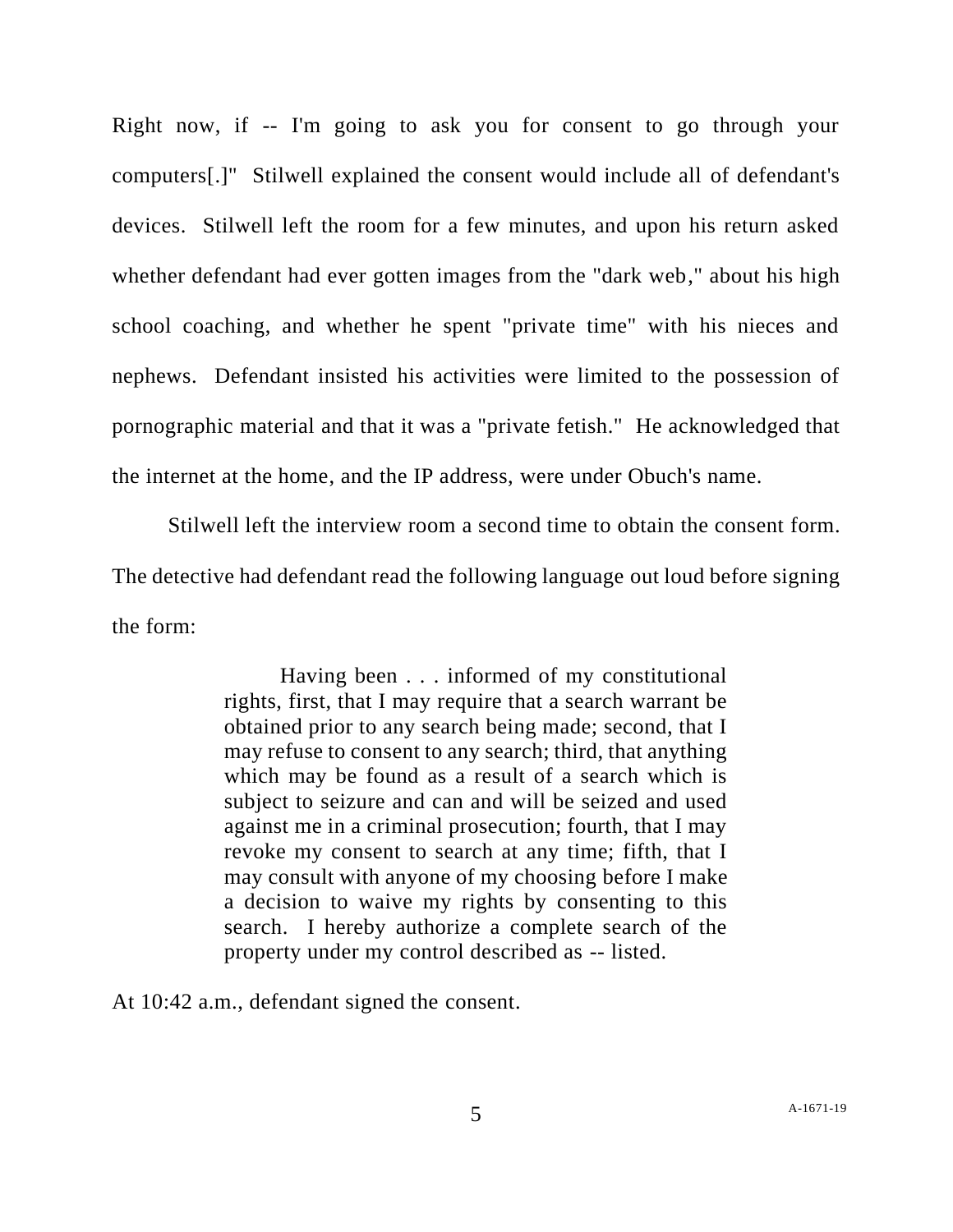At the suppression hearing, defendant testified he only signed the consent

because Obuch told him the police had a warrant. He had therefore assumed

signing the form was not important.

Now, on appeal, defendant raises the following points:

## POINT I

THE WARRANTLESS SEARCH OF THE DEFENDANT'S PERSONAL COMPUTER BY THE LANDLORD AT THE DIRECTION OF THE POLICE VIOLATED THE FOURTH AMENDMENT AND ARTICLE I, PARAGRAPH 7, REQUIRING SUPPRESSION.

- A. The State conducted a warrantless search of [defendant's] personal computer where no exception to the warrant requirement applied.
- B. The later-signed consent form did not purge the taint of the unlawful search and seizure.

# POINT II

SUPPRESSION IS ALTERNATIVELY REQUIRED BECAUSE THE CONSENT PROVIDED TO CONDUCT A FORENSIC SEARCH OF THE COMPUTER EQUIPMENT WAS NEITHER KNOWING NOR VOLUNTARY WHERE THE POLICE FRAMED THE CONSENT AS A STEP TOWARDS GETTING THE DEFENDANT "HELP" AND WHERE THE DEFENDANT BELIEVED THE POLICE ALREADY HAD A WARRANT TO SEARCH HIS PROPERTY.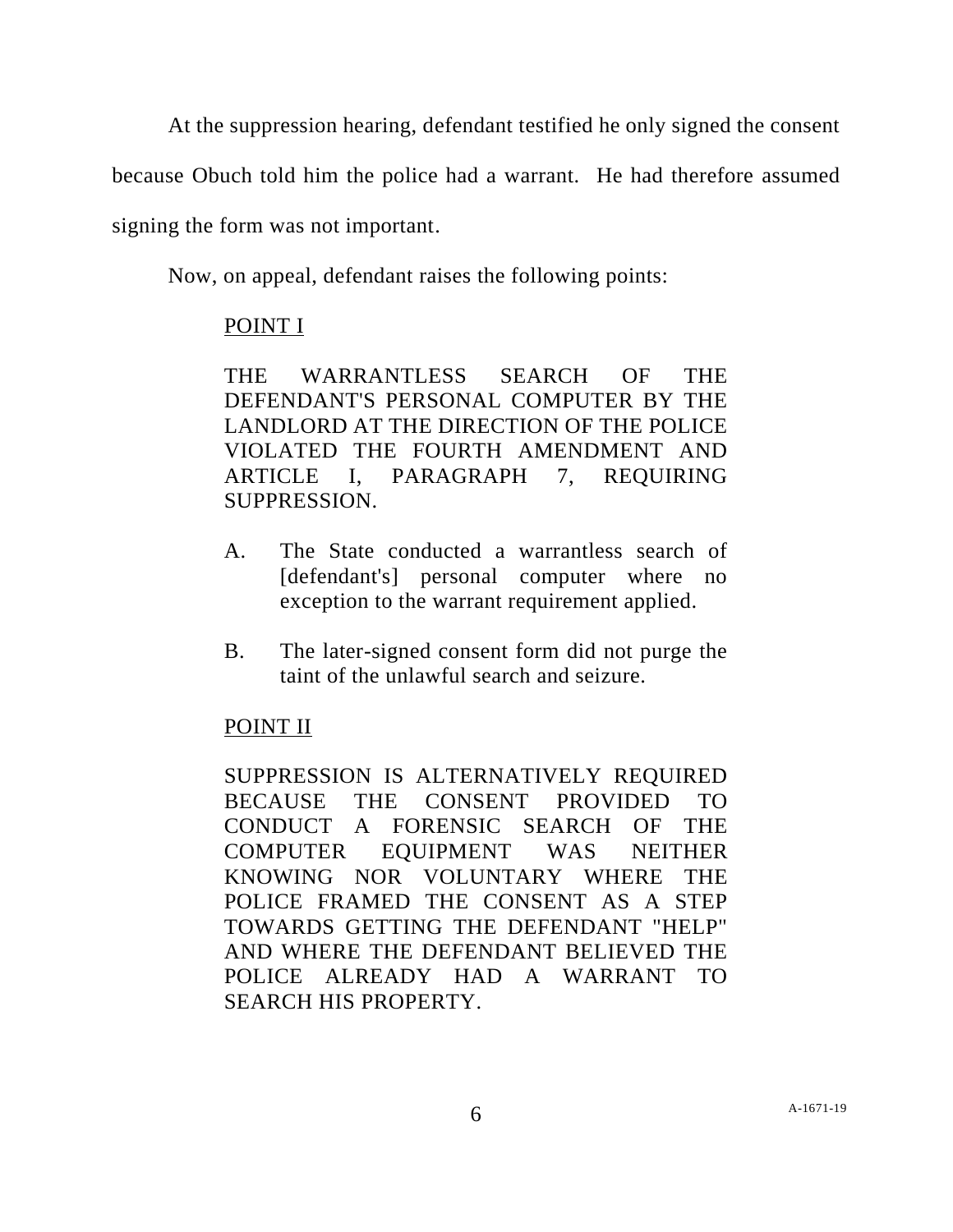I.

Appellate courts reviewing motions to suppress defer to trial courts' factual findings if "supported by sufficient credible evidence in the record." State v. Jessup, 441 N.J. Super. 386, 389 (App. Div. 2015) (quoting State v. Hubbard, 222 N.J. 249, 262 (2015)). But whether those facts "satisfy the applicable legal standard is a question of law subject to plenary review on appeal." Id. at 389-90 (quoting State v. Cleveland, 371 N.J. Super. 286, 295 (App. Div. 2004)). We review legal conclusions de novo. Id. at 390.

Police may only search pursuant to a warrant or an exception to the warrant requirement. State v. DeLuca, 168 N.J. 626, 631 (2001). The State must meet that burden by a preponderance of the evidence. State v. Elders, 192 N.J. 224, 246 (2007). Where unlawful police misconduct occurs, evidence is suppressed. In re J.A., 233 N.J. 432, 446-47 (2018); see also State v. Hamlett, 449 N.J. Super. 159, 176 (App. Div. 2017).

Both the federal and New Jersey constitutions enshrine an objectively reasonable expectation of privacy. See State v. Hinton, 216 N.J. 211, 236 (2013). "[A] policeman does not trespass when he enters the common areas [of a multi-resident dwelling] in discharge of his duties." State v. Smith, 37 N.J. 481, 496 (1962); see also State v. Johnson, 171 N.J. 192, 209 (2002) (Johnson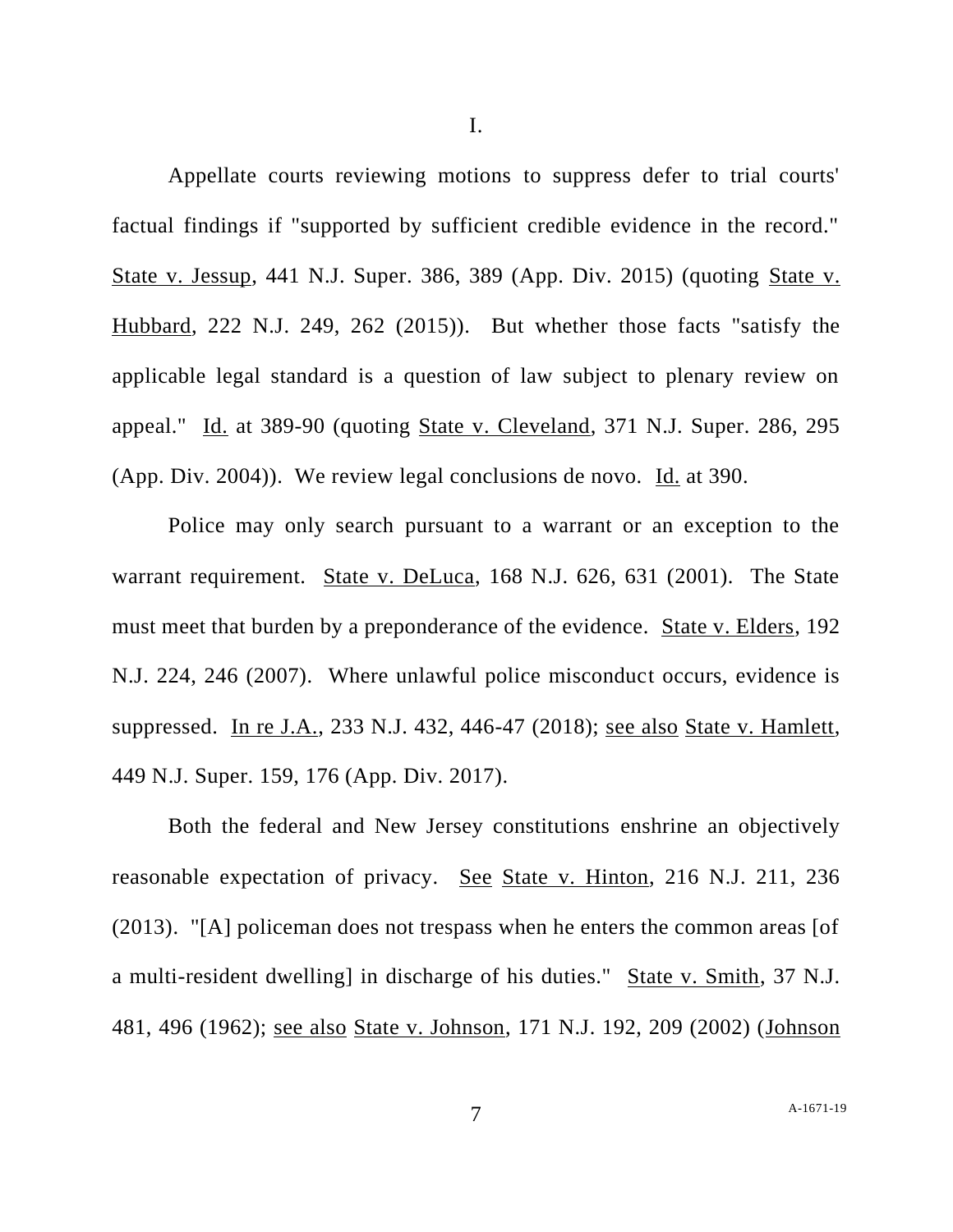I) ("none of the occupants [of a multi-occupancy premises] can have a reasonable expectation of privacy in areas that are also used by other occupants.").

Defendant does not challenge the mere presence of the police in the shared laundry room. Instead, he contends his computer's mere presence in the laundry room did not justify police intrusion into its contents. He also contends Obuch had no right to show police the "pictures" folder.

The rule against unreasonable searches and seizures, however, only applies to state action. In re J.A., 233 N.J. at 451-52. A private person acting "as an arm of the police" may be treated as a state actor for constitutional purposes. Id. at 452 (quoting State v. Scrotsky, 39 N.J. 410, 416 (1963)). In contrast, a private person who independently obtains a defendant's property and gives it to police is not a state actor, and such evidence need not be suppressed. Ibid.

The court must exclude evidence obtained by a private party's search and seizure when "the government ha[d] pre<sup>[-</sup>]knowledge of and yet acquiesce<sup>[d]</sup> in" a search that the government "could not have undertaken" itself. State v. Sanders, 185 N.J. Super. 258, 265 (App. Div. 1982) (quoting United States v. Clegg, 509 F.2d 605, 609 (5th Cir. 1975)). "[W]here [government] officials

A[-1671-19](#page-0-0)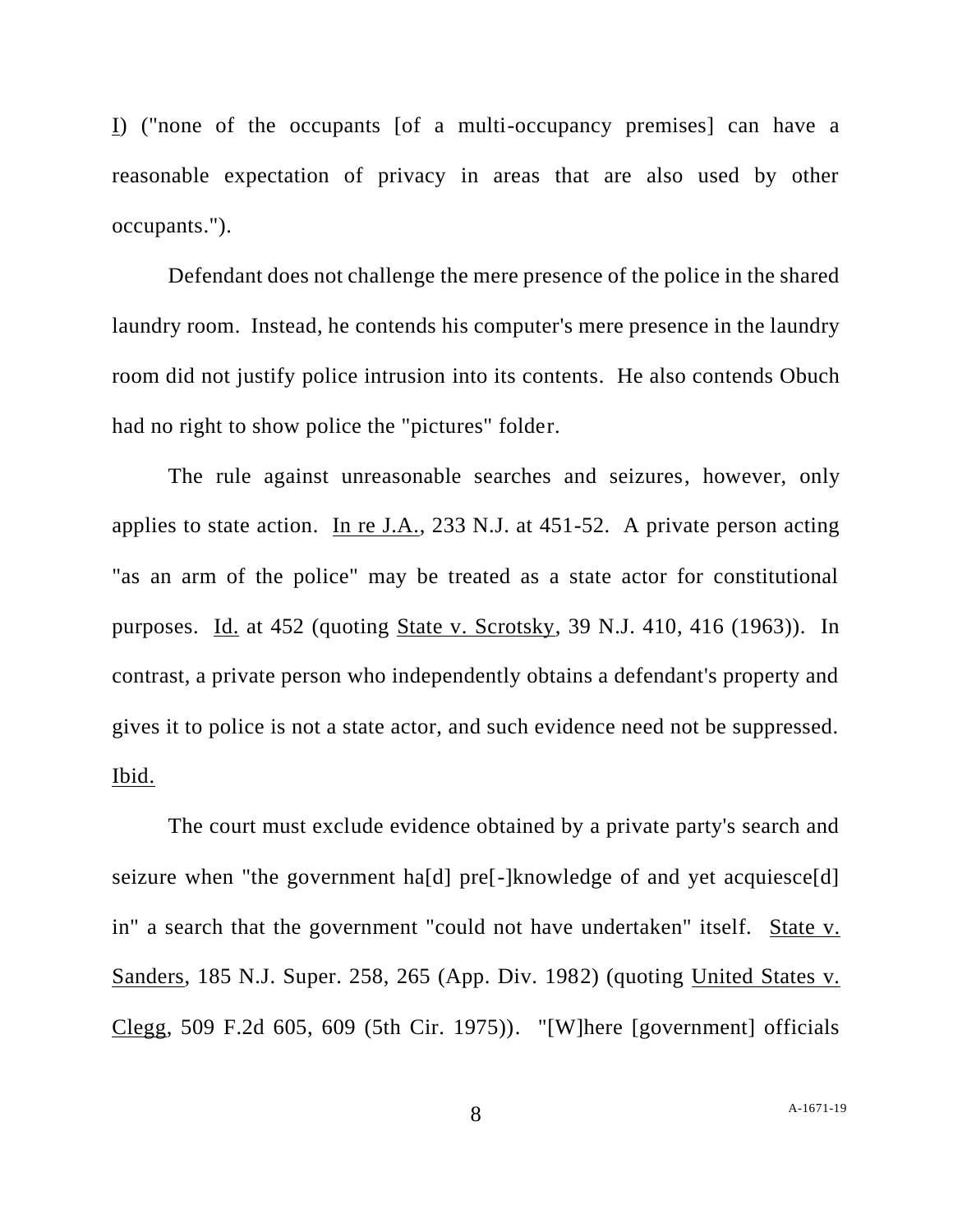actively participate in a search being conducted by private parties or else stand by watching with approval as the search continues, [government] authorities are clearly implicated in the search and it must comport with [constitutional] requirements." Id. at 266 (quoting United States v. Mekjian, 505 F.2d 1320, 1327 (5th Cir. 1975)).

Further, "the private search doctrine cannot apply to private dwellings." State v. Wright, 221 N.J. 456, 476 (2015). And generally, "a landlord does not have the authority to consent to a search of a tenant's private living space." Ibid. The private search doctrine recognizes the "special status of the home under federal and state constitutional law . . . ." Id. at 477. "If private parties tell the police about unlawful activities inside a person's home, the police can use that information to establish probable cause and seek a search warrant." Id. at 478. "But law enforcement cannot accept a landlord's invitation to enter a home without a warrant unless an exception to the warrant requirement applies." Ibid. However, Wright does not "cast doubt on the private search or third-party intervention doctrine in its original form. When the police reexamine property that has been searched by a private actor and presented to law enforcement in a non-residential context, neither the Fourth Amendment nor the State Constitution requires a warrant." Id. at 479.

9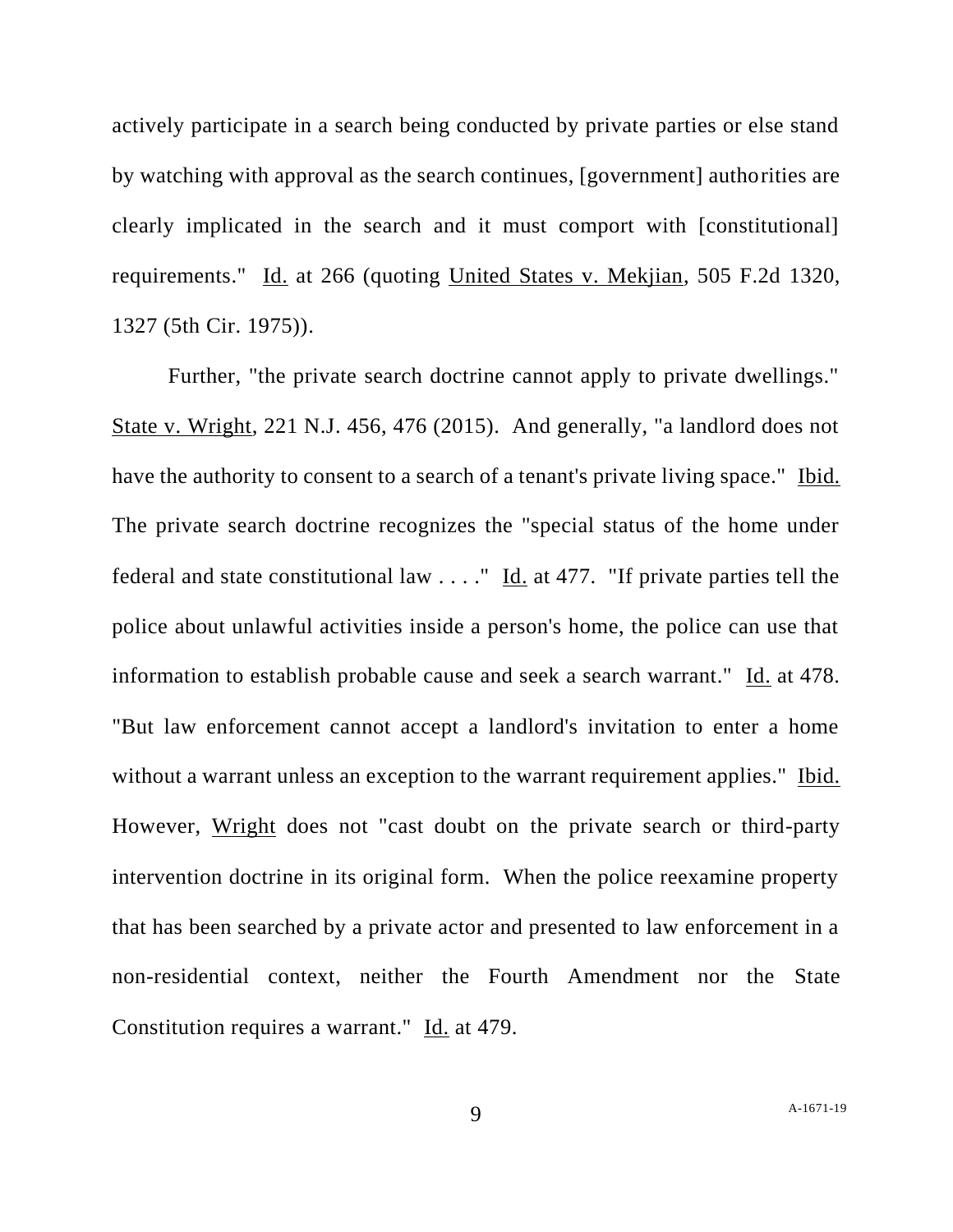Where a private actor performed the initial search, police may perform a subsequent search that "does not exceed the scope of the private search" so long as the police do not violate any constitutional privacy right "that had not already been frustrated as a result of the private conduct." State v. Shaw, 237 N.J. 588, 608 (2019) (quoting United States v. Jacobsen, 466 U.S. 109, 126 (1984)).

"A co-habitant who possesses common authority over or has a sufficient relationship to the premises or effects sought to be inspected may voluntarily consent to a lawful search." State v. Lamb, 218 N.J. 300, 315 (2014).

> The authority which justifies the third-party consent does not rest upon the law of property, with its attendant historical and legal refinements[,] but rests rather on mutual use of the property by persons generally having joint access or control for most purposes, so that it is reasonable to recognize that any of the co-inhabitants has the right to permit the inspection in his own right and that the others have assumed the risk that one of their number might permit the common area to be searched.

> [Id. at 316 (quoting United States v. Matlock, 415 U.S. 164, 171 n.7 (1974)).]

Obuch did not function as a state actor by opening the child pornography file and contacting law enforcement. He wanted to turn responsibility for the images over to police. The officers did not ask him to open the computer to perform the initial search; defendant allowed Obuch to use the computer. Police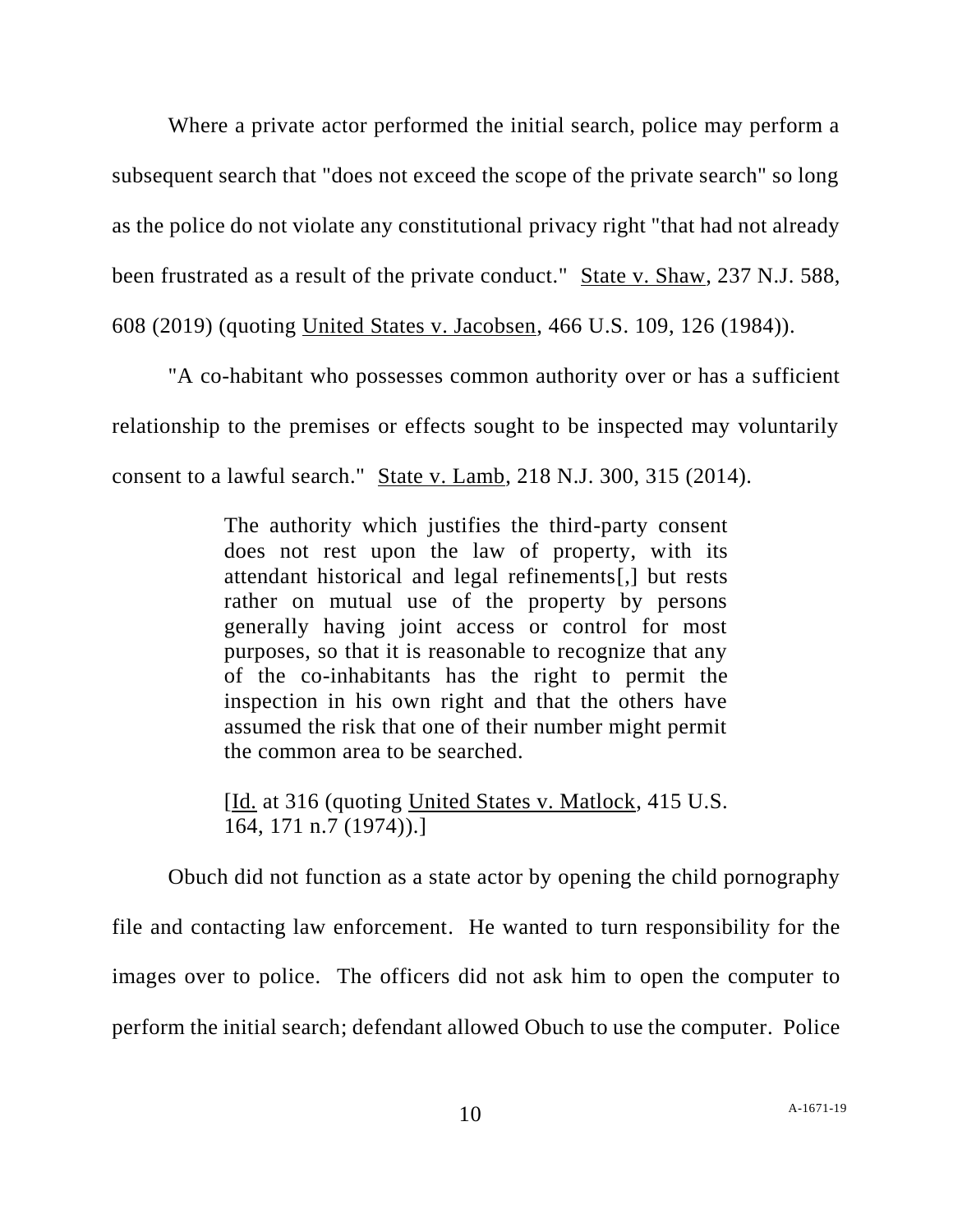viewed no more than the photographs Obuch had already seen. Even if this constituted a search, it did not exceed the boundaries of what Obuch had already observed.

Furthermore, Obuch had sufficient authority over his roommate's computer to consent to the officers' search. Defendant's computer controlled the home's internet, and Obuch had previously accessed it without incident for maintenance. The computer was left open without password protection. Additionally, the folder containing the materials lacked password protection.

Defendant therefore assumed the risk his crime would be discovered. His actions led Obuch to believe he had the right to be in that common area and exercise control over the computer. And it is unsurprising that a person using another's computer would look at the contents.

Defendant and Obuch's relationship went beyond that of landlord and tenant. They had been roommates and friends for years. Defendant kept his computer open, which meant anyone could use it. Because he made the device available to others in the home, defendant had no objectively reasonable expectation of privacy. If such a reasonable expectation of privacy existed, which it did not, the home's other occupants—Obuch specifically—could waive his rights.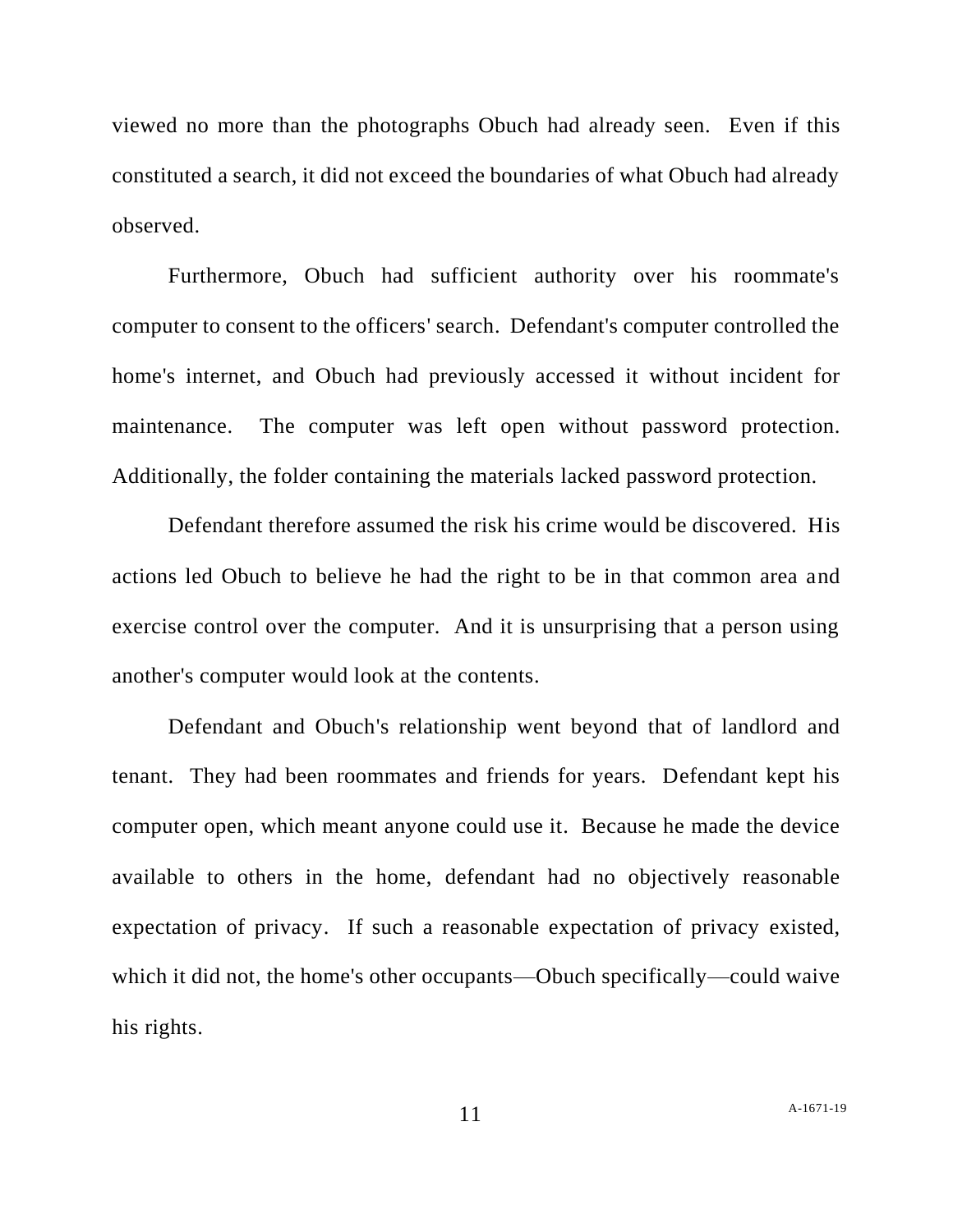Wright's restrictions do not apply to this search. Defendant's computer sat in a common space and could be freely accessed by Obuch when necessary. Therefore, it was constitutionally permissible for police to view the photographs Obuch had already seen. The search was lawful.

### II.

Defendant challenges the validity of the consent to search on two grounds. First, he claims the illegal search could not be made lawful by virtue of the later consent. Second, he contends the consent was not knowing or voluntary because the police "framed [it] as a step towards getting the defendant 'help' and where the defendant believed the police already had a warrant to search . . . ." Since we have found that the police constitutionally viewed the contents of the computer, we address only the voluntariness of defendant's written consent.

Consent is a recognized exception to the warrant requirement. See Schneckloth v. Bustamonte, 412 U.S. 218, 248-49 (1973); State v. Coles, 218 N.J. 322, 337 (2014). Consent searches "are afforded a higher level of scrutiny" under New Jersey law than federal law. State v. Carty, 170 N.J. 632, 639 (2002). Namely, the State must show by a preponderance of the evidence that the consenting defendant acted knowingly and voluntarily and "knew that he or she 'had a choice in the matter.'" Ibid. (quoting State v. Johnson, 68 N.J. 349, 354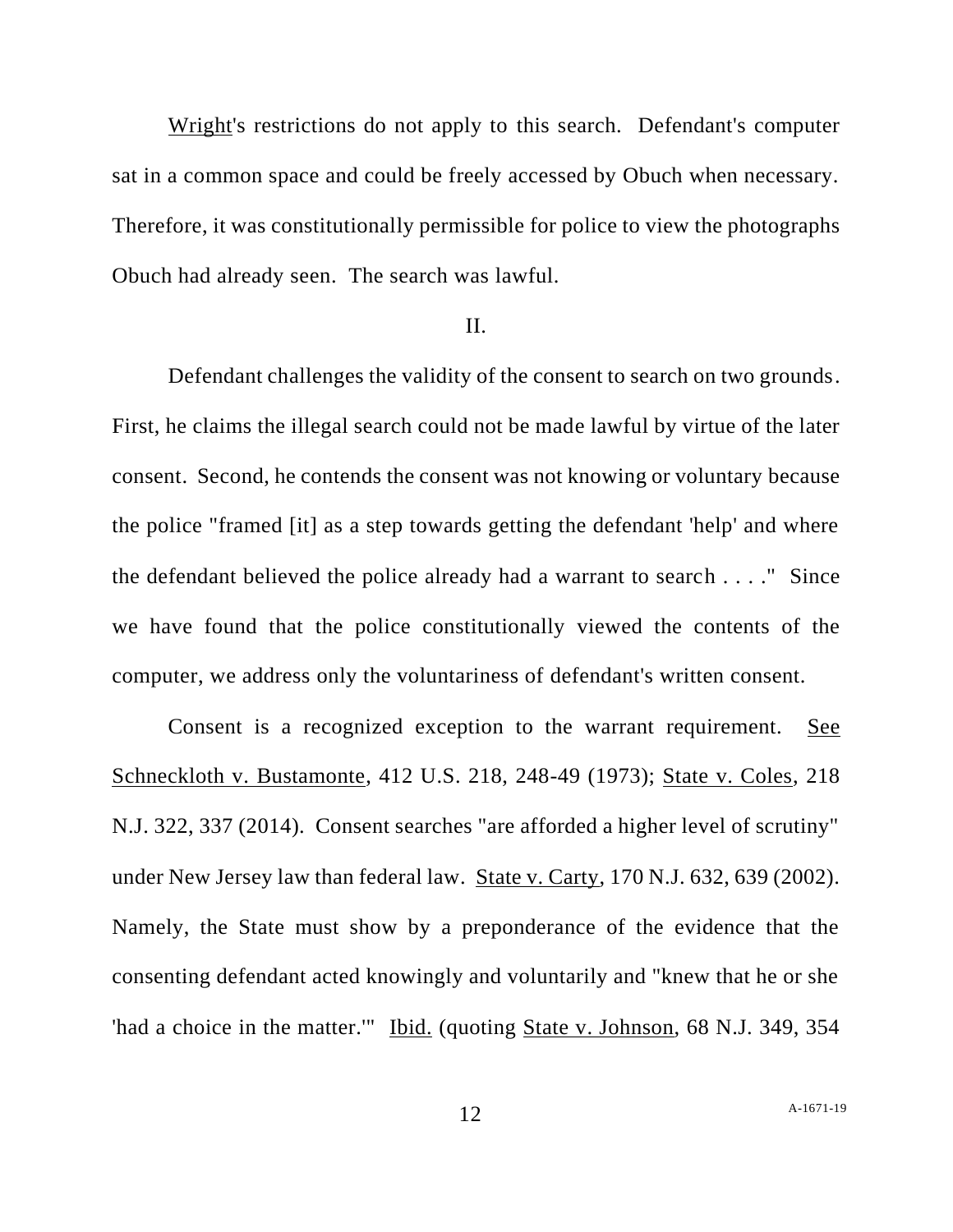(1975) (Johnson II)). Courts must examine the "totality of the circumstances" to determine whether a finding of consent is "supported by sufficient credible evidence in the record." Shaw, 237 N.J. at 619. Specifically, the following factors tend to indicate coerced consent:

> (1) that consent was made by an individual already arrested; (2) that consent was obtained despite a denial of guilt; (3) that consent was obtained only after the accused had refused initial requests for consent to search; (4) that consent was given where the subsequent search resulted in a seizure of contraband which the accused must have known would be discovered; [and] (5) that consent was given while the defendant was handcuffed.

> [State v. Hagans, 233 N.J. 30, 39 (2018) (alteration in original) (quoting State v. King, 44 N.J. 346, 352-53  $(1965)$ .]

In contrast, the following factors tend to indicate that consent was given voluntarily: "(1) that consent was given where the accused had reason to believe that the police would find no contraband; (2) that the defendant admitted his guilt before consent; [and] (3) that the defendant affirmatively assisted the police officers." Id. at 39-40 (alteration in original) (quoting King, 44 N.J. at 353). Both sets of factors are mere "guideposts," and no one factor is dispositive. Id. at 40.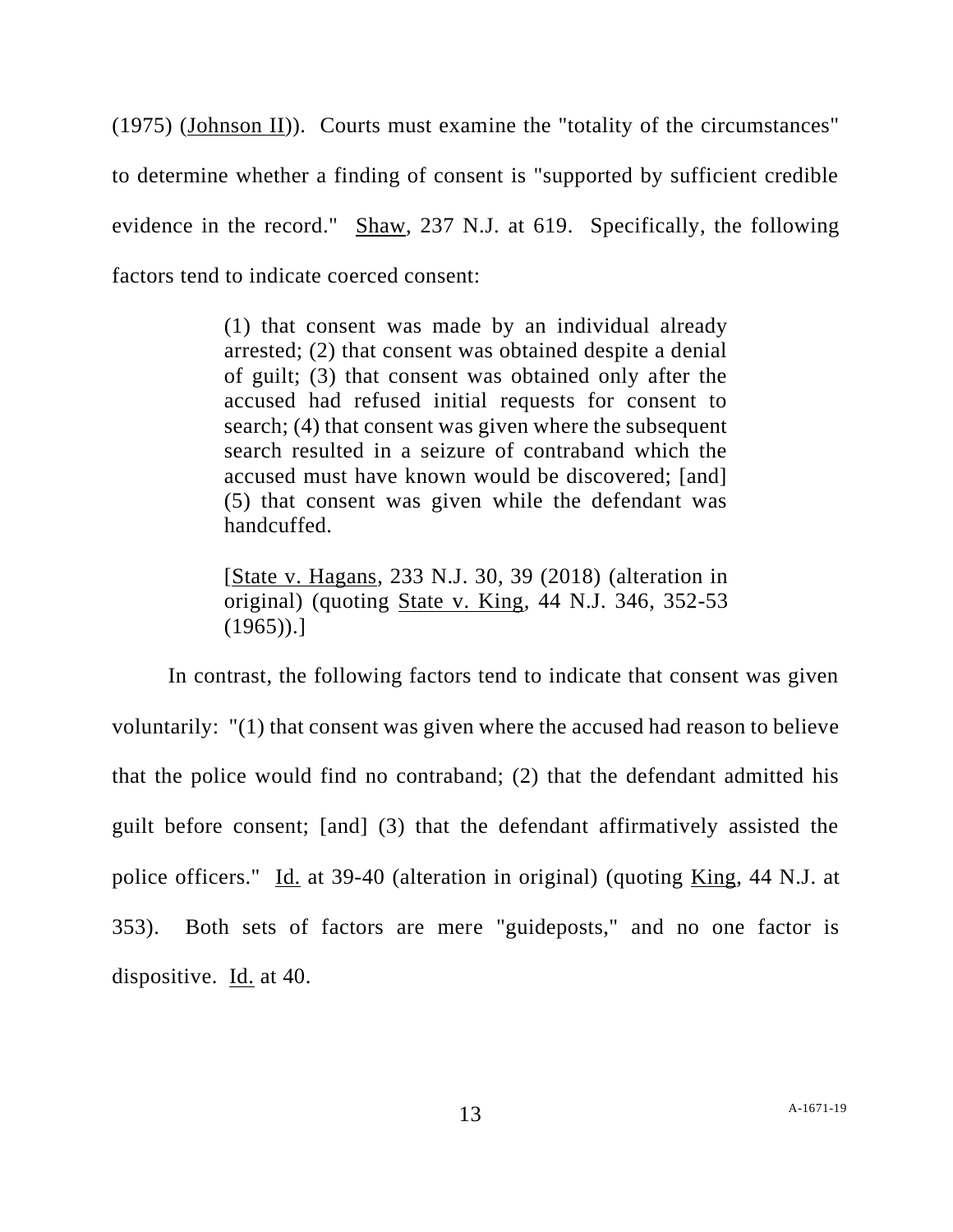"[F]alse promises of leniency" that could "overbear a suspect's will" may also indicate coerced consent. State v. L.H., 239 N.J. 22, 44 (2019). The promise must undermine the defendant's ability to choose for himself so as to render his consent involuntary. Id. at 45. Additionally, "[o]nce a search has begun, there is no effective right to refuse. Therefore, consent given after the search has begun is neither voluntary nor meaningful." Hornberger v. Am. Broad. Cos., 351 N.J. Super. 577, 600 (App. Div. 2002).

Defendant's claim the consent was not knowing or voluntary is not supported by the record. Defendant admitted possessing child pornography before Stillwell ever suggested getting "help" for defendant's "problem." In other words, defendant incriminated himself long before the suggestion of getting help, which in turn was made well before defendant signed the consent.

Nor were the officers' statements coercive. It bears noting that the officers did not offer to obtain the help for defendant; they merely suggested he could get help for himself. When asked for written consent, defendant immediately agreed. He knew that police already possessed the damning materials. Additionally, the officers thoroughly reviewed the consent form with defendant, even asking him to read it out loud.